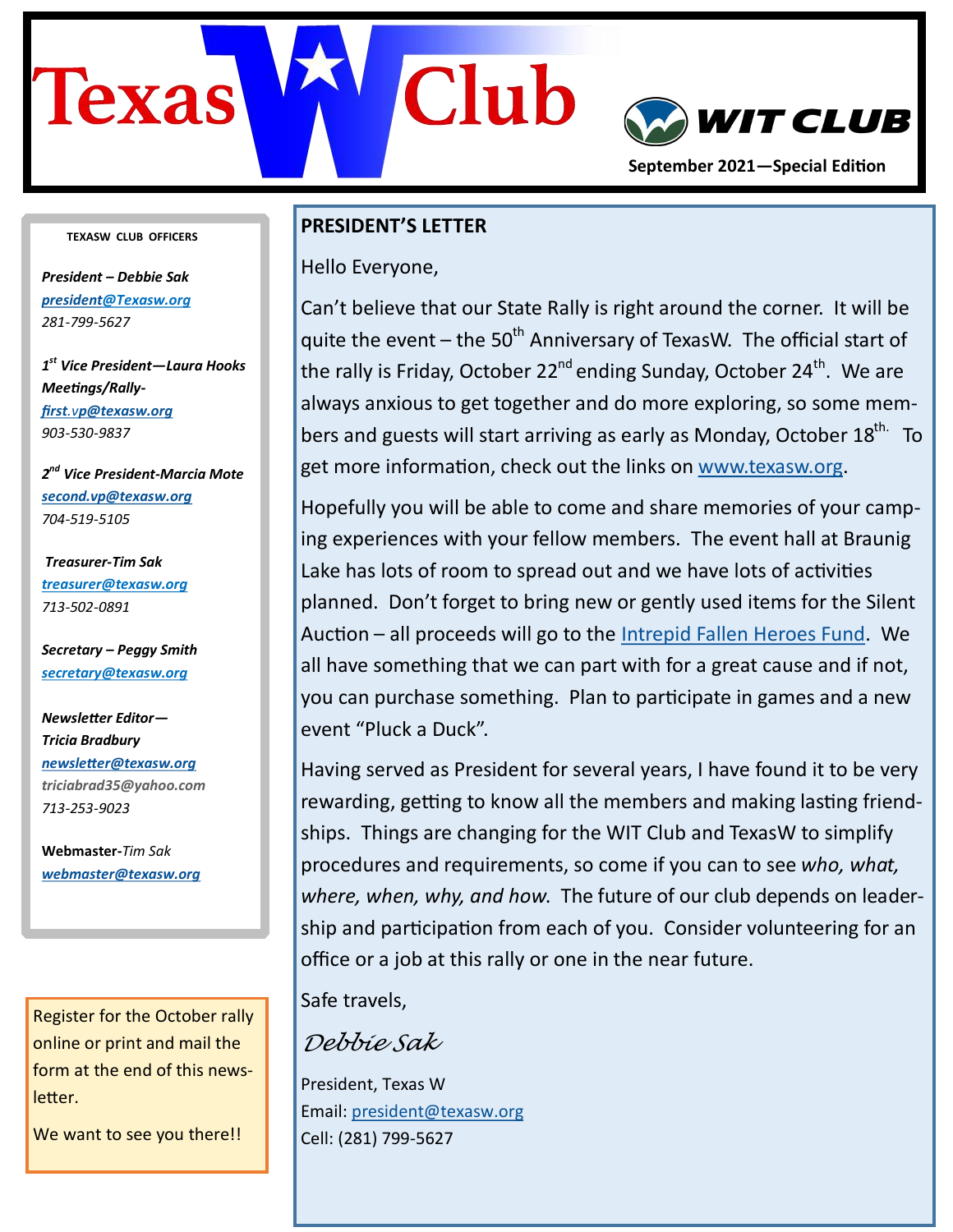### Schedule for more Texas W Club Fun

**Fall Rally** October 2021 **Braunig Lake RV Resort**  13550 Donop Rd Elmendorf, TX 78112

### **NO Winter Meeting**

January 2022

**Texas W encourages members to visit each other's chapter rallies.**

**Spring Meeting** April 21-24, 2022 **Buckhorn Lake Resort** 2885 Goat Creek Rd Kerrville, TX 78028

## **Grand National Rally**

July 2022 Winnebago Rally Grounds Forest City, Iowa 50436

**ELMENDORF, TEXAS**. Elmendorf is at the junction of the Southern Pacific Railroad and Farm Road 327, some seventeen miles southeast of downtown San Antonio in southeastern Bexar County. The town was established in 1885 and named for Henry Elmendorf, former mayor of San Antonio and promoter of the first brick plant in the vicinity. W. F. Saenger discovered that the clay in the area was suitable for pottery, and that became an important local industry. A post office opened at the community in 1886, and by 1890 Elmendorf had a pottery, a general store, a hotel, and a population of fifty. The settlement grew rapidly after 1900, and by 1914 it had nine general stores, a cotton gin, a hotel, and a population of 300. The community's largest employer for many years was Star Clay Products, a firebrick factory. The population of Elmendorf was consistently reported as 300 until the 1950s. During the 1960s it fell to 200, but later it grew steadily, and in 1990 the town reported 568 residents and eighteen businesses. The population in 2000 was 664. tshaonline.org

When the Eagleford Shale was discovered, Elmendorf saw it's population increase 120% in less than 10 years (2004-2010).

*Victor Braunig Lake, formerly known as East Lake, is a reservoir on Calaveras Creek and Chupaderas Creek 17 miles south of Downtown San Antonio, Texas, USA.*

*Calaveras Lake is a reservoir on Calaveras Creek, located 20 miles southeast of Downtown San Antonio, Texas, USA. Wikipedia*

### **NO NEWS IS NOT GOOD NEWS**

*By Tricia Bradbury*

This is OUR newsletter—not MINE!!! I'd love to have a little direction on what you'd like to see.

Feedback is welcome even if it's criticism. All opinions are valued.

**NEWS FLASH: I do NOT need to be the lone reporter!! I strongly encourage YOU to submit info for OUR newsletter.**

Newsletter@texasw.org

Triciabrad35@yahoo.com

Or send a text: 713-253-9023

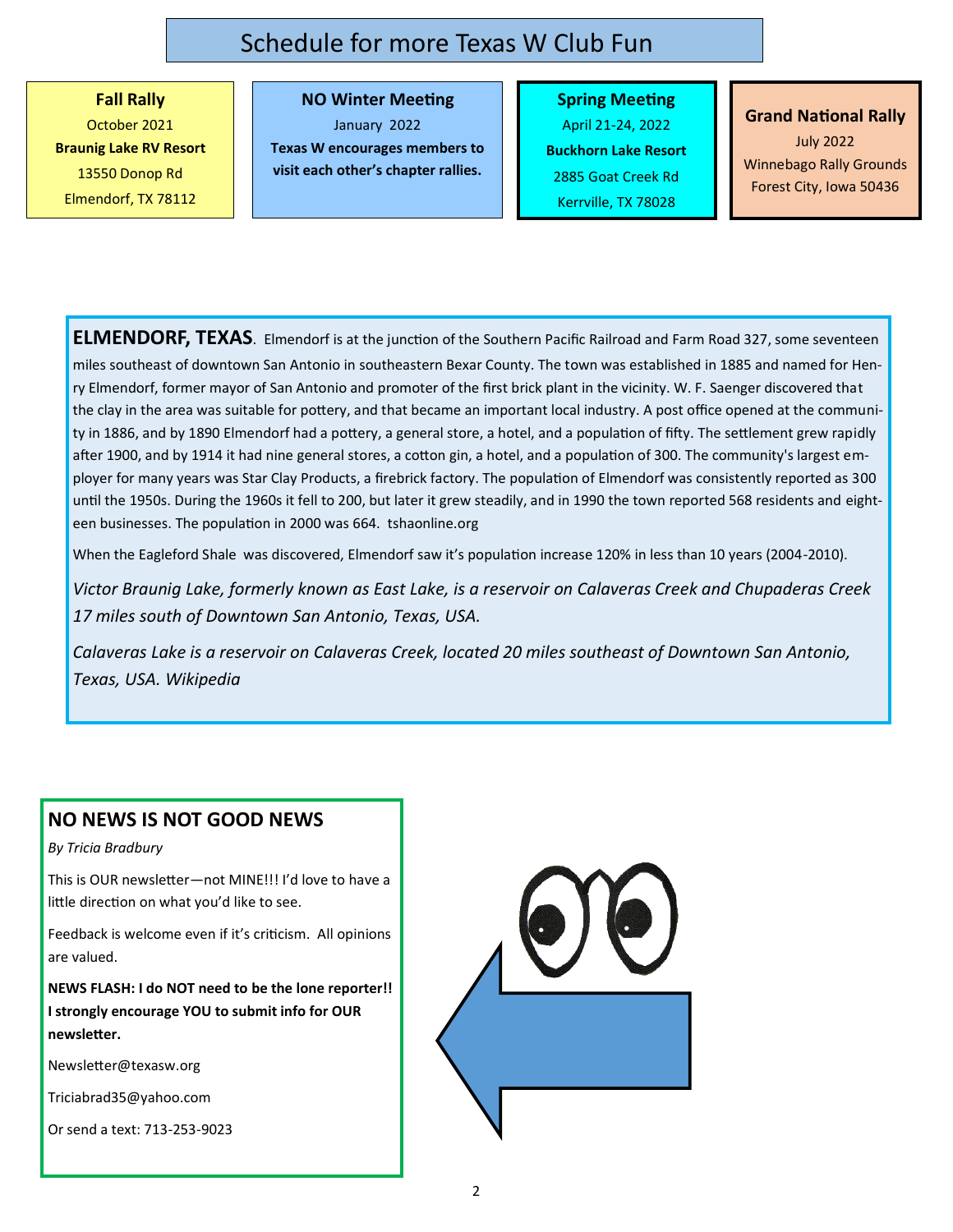### **Things to do in & around Elmendorf**

Sandy Oaks Olive Orchard

Cactus Land Brewing Company (Adkins)

Seersucker Distillery (San Antonio)

Texas Air Museum (San Antonio)

Natural Bridge Wildlife Ranch (San Antonio)

World's Largest Cowboy Boots—maybe (Northstar Mall, San Antonio)

Giant Stag made of junk ("The Parc at Escondido." I-10 exit 585 , Converse)

Big (not giant) Peanut (courthouse lawn, Floresville)

Do you know something fun in the area?? Share it, please!!!

#### **ELMENDORF, TEXAS**

Bexar County, Central Texas

29°15′25″N 98°20′0″W

17 miles (27 km) southeast of downtown San Antonio at the juncture of Farm Road 327 and the Southern Pacific Railroad.

> 197 miles WSW of Houston 89 miles SW of Austin 284 miles SSW of Dallas Population: 1945 Est. (2017)

### **Rally Reminder……………….**

**Be sure to check your work assignment. You should be able to find it on the info board in the gathering hall. It won't be anything hard...greeting folks, serving food, cleaning up after a meal... But it's important that everyone is there at their assigned time. Many hands make light work.**

**THANKS!!**



## **Lichtsinn RV**

# 10% Discount for WIT Club Members on All Winnebago, Itasca and Winnebago Touring Coach Parts

At Lichtsinn RV we have great partnerships with many members of the **[WIT Club](http://witclub.com/membership/)** (formerly the Winnebago Itasca Travelers' Club) and strengthen that relationship by offering all members a

**10% discount\* on all retail Winnebago, Itasca and Winnebago Touring Coach RV Parts.**

Since Winnebago Industries does not ship parts direct, we are your best option for having parts shipped directly to you as we are only 1 mile from the Winnebago factory. We ship nationwide and offer same-day shipping on in-stock parts.

Simply **call 1-800-343-6255** to place an order or [click here](https://www.lichtsinn.com/rv-parts/request-a-part) to request a quote online.



*\*Discount may not be used in conjunction with any other offers. Does not apply to tax or shipping. Valid only on retail Winnebago parts.*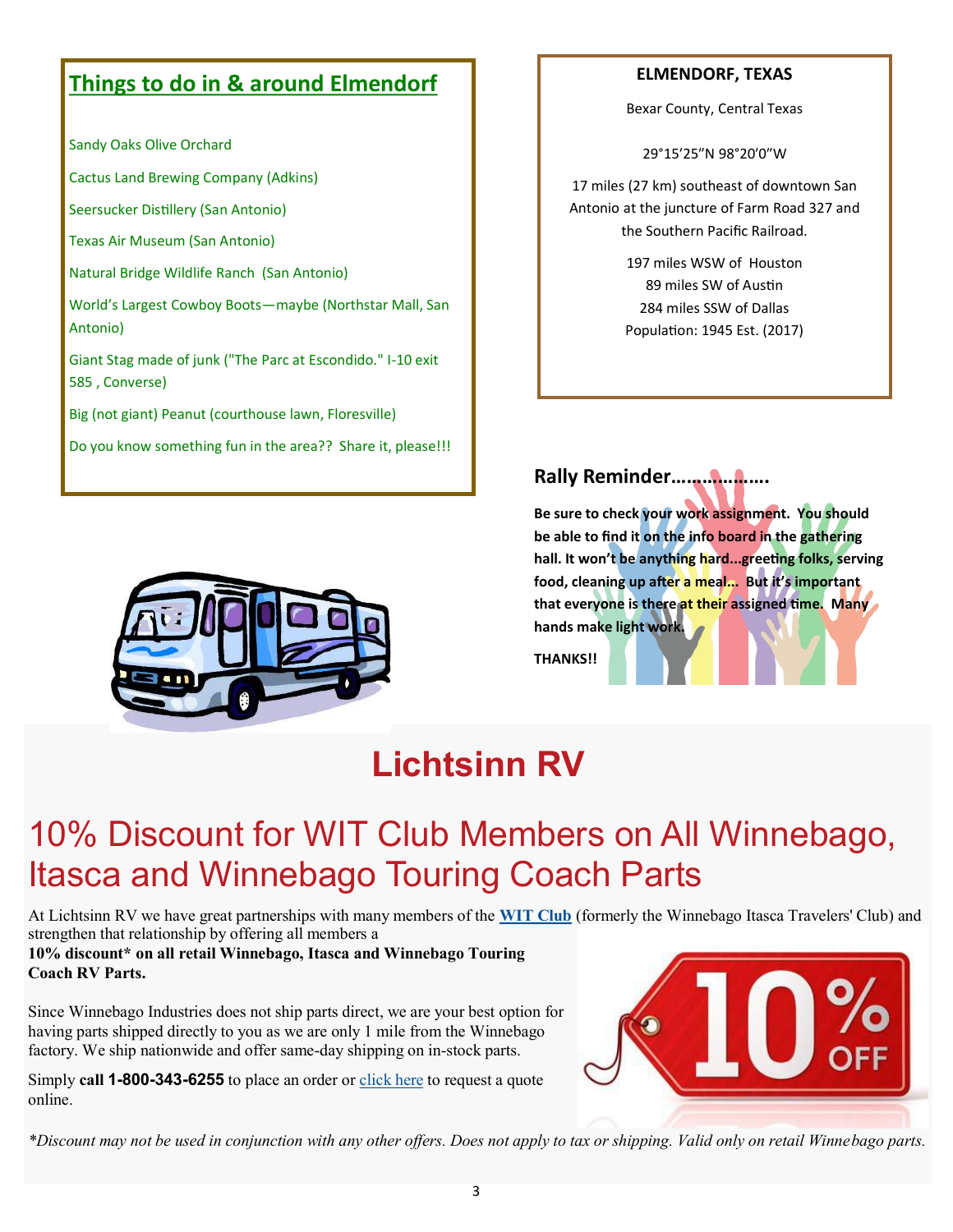*How to find a certified Inspector when purchasing a used RV, Travel Trailer or Fifth Wheel*

Texan RV Park is not only an rv park, but it is a campus for National RV Training Academy. The Academy offers several classes and seminars throughout the year.

A **5- day level one Inspectors certificate** class is offered. Once the course has been completed, the individual may be registered at NRVIA, National RV Inspector Association.

If you are looking to buying a used RV and you would like it inspected by a certified inspector, go to NRVIA.com web site and locate the nearest inspector and make your arrangements for the inspection.

National RV Training Academy offers **a 3- day class for rv owners**. You bring your RV and stay on the campus grounds, Texan RV Park in Athens, Texas (254) 709-3251 for the Academy.

*Editor's note: Info from full-timers Stacey & Phil of You, Me, and the RV says the certification course is fantastic. You do not need to intend to become a technician or inspector to take the course. You can just go for general RV knowledge. Every system is covered in depth.*

Remember April 4-5, 2024—We are working on plans to have our spring meeting that weekend so you can stay over to see the next **Total Solar Eclipse** in Fredericksburg, Texas, at the Yogi Bear RV Resort. Put this in pencil instead of ink on your calendar—no contract has yet been signed.





### **FUEL CARD FOR DIESEL PURCHASES**

TSD Logistics is offering a discount card for diesel fuel purchases. Texas W member, Mike Ellerbrock, has had good results and shared this link to provide info:

[TDS Logistics fuel card](https://www.tsdlogistics.com/services/fuel-program/?fbclid=IwAR1vs20ZQ2B52dgQlo2nmP2Vop_2Hx5HqV01a5BZWQYRjf8lQmTDqQOLP70)

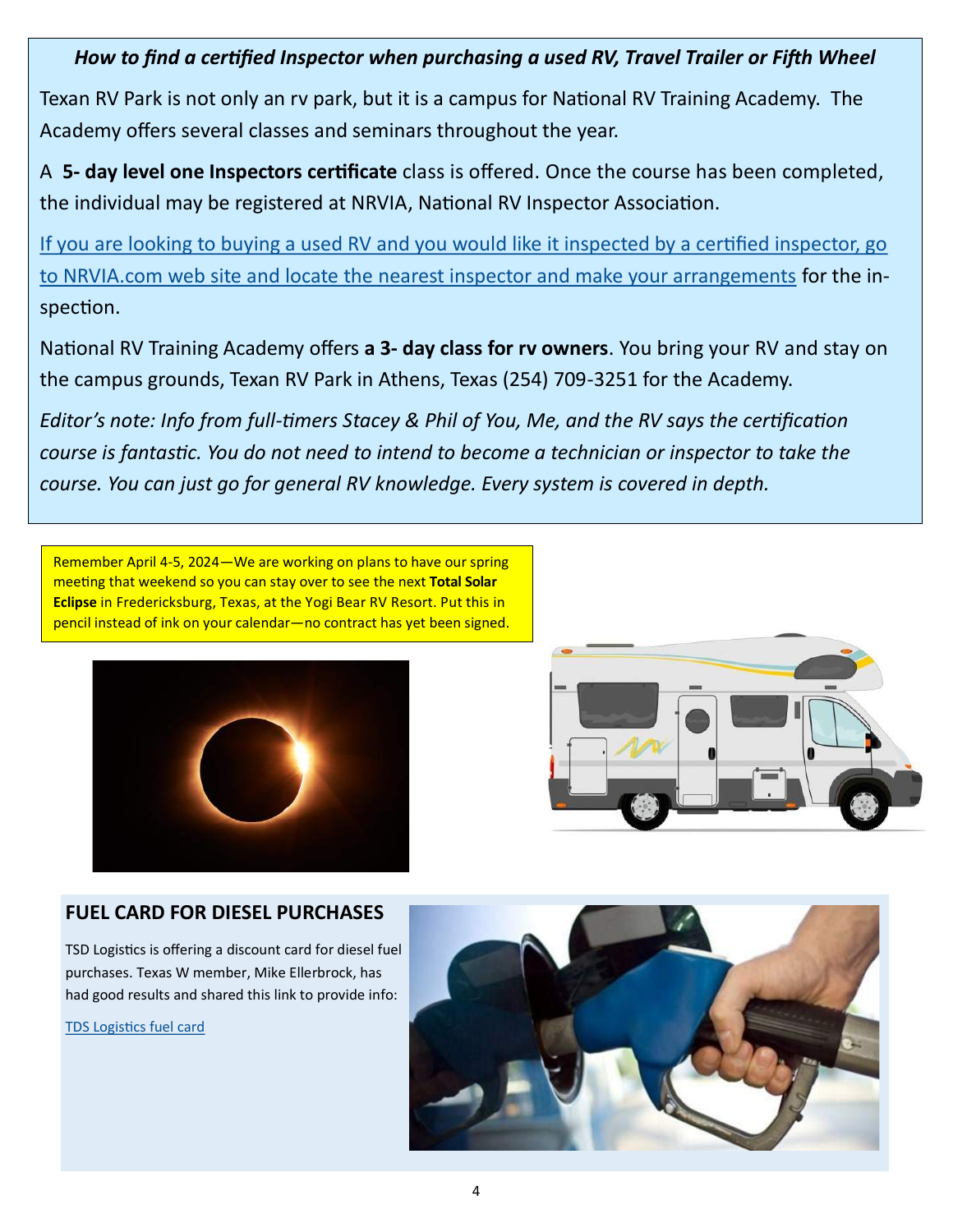## **WHERE IN THE WORLD HAVE YOU BEEN??**

# **Your photo and trip tips could be here!!**

**Send info to** 

**Triciabrad35@yahoo.com**

**or**

**newsletter@texasw.org**

### **Please submit something!!!!!**



The biggest canteen Tricia Bradbury has ever seen—at the Chisholm Trail Museum in Wellington KS.



If you've never stopped at the Hobo Museum in Britt IA, it's definitely worth the time. Only a short distance from Forest City. Don't skip the very informative documentary film!!